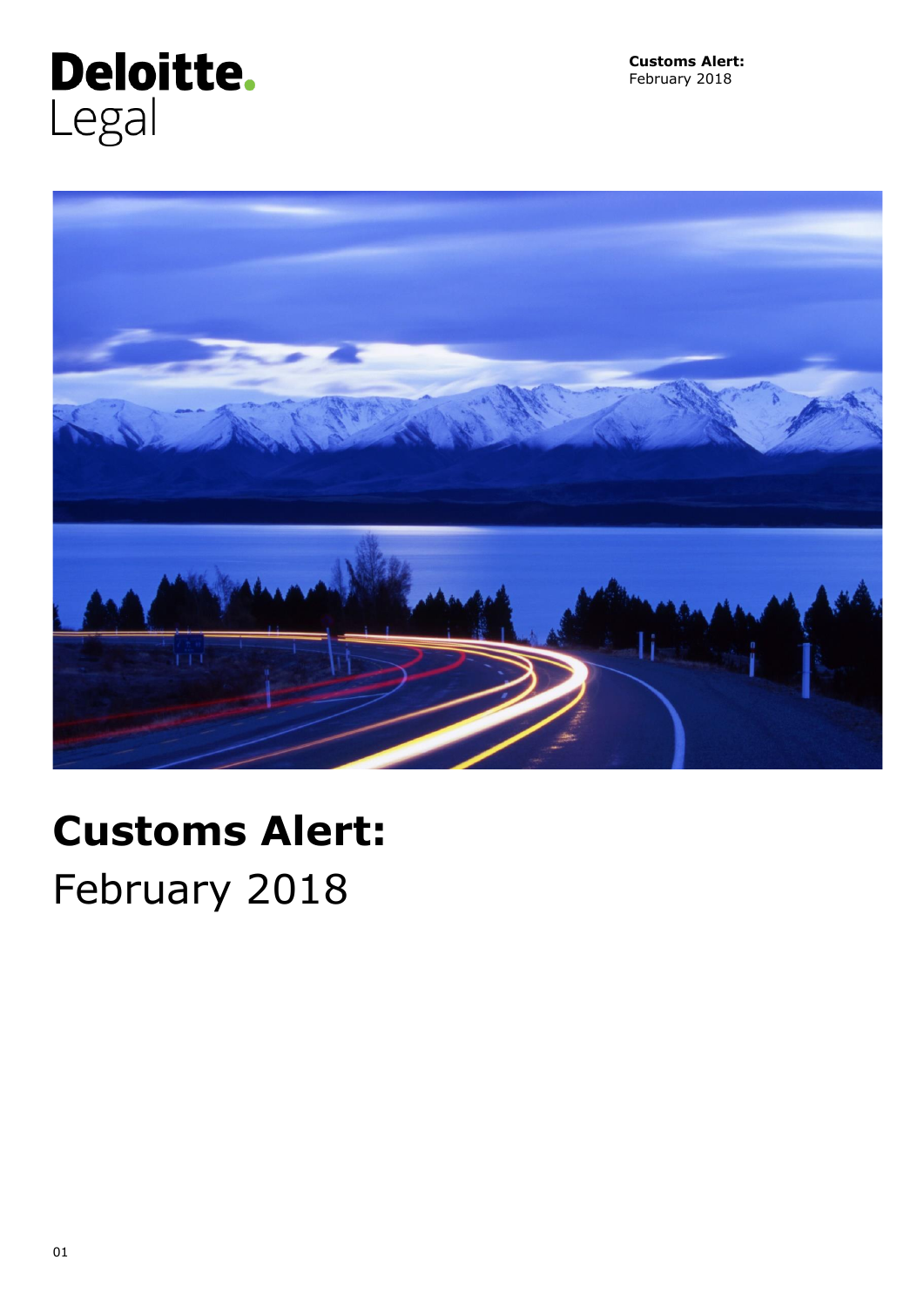*In this issue we provide a brief overview of new documents adopted during Eurasian Economic Commission ("EEC") sessions within the framework of the Eurasian Economic Union ("EEU") of Belarus, Kazakhstan, Russia, Armenia and Kyrgyzstan, published on the official EEU website <http://eaeunion.org/> and the EEU legal site [http://docs.eaeunion.org/ru-ru/.](http://docs.eaeunion.org/ru-ru/) We also provide an overview of new normative legal acts discussing international trade.*

### **EEC Board Resolution № 7 dated 16 January 2018**

The EEC Board approved the form and procedure for completing the preliminary confirmation (decision) of the origin of goods imported into the EEU.

Preliminary decisions should contain details of goods with the same description.

Goods will have the same description if, for example, they have the same commercial (brand) name and country of origin (group of countries, customs union countries, region or part of a country), for which a certificate of origin has been issued.

If a certificate of origin provides details about several descriptions of goods, a separate preliminary decision should be completed for each description for which a preliminary decision has been requested.

A customs authority preliminary decision may be amended (supplemented) in accordance with points 1, 2 and 7 of article 36 of the EEU Customs Code.

A preliminary decision will be amended (supplemented) after the customs authorities have performed a customs control e.g if the applicant files an electronic or hard copy reasoned statement with the customs authorities. If a preliminary decision is amended

(supplemented) in this way, at the customs authority's initiative, the customs authorities should amend (supplement) the preliminary decision within 10 business days of the registration of a customs document drafted based on customs control, by adopting a new preliminary decision.

# **EEC Board Resolution № 14 dated 23 January 2018**

According to point 109 of a Protocol to apply Special Security, Anti-Dumping and Compensation Measures to Non-Member Countries (Appendix № 8 to an EEU Agreement from 29 May 2014) and based on a Department for the Protection of the Domestic Market report based on findings from a repeat study performed due to the anti-dumping measures set by EEC Board Resolution № 49 dated 24 May 2012 having expired, the EEC Board resolved to:

1. extend anti-dumping measures set by EEC Board Resolution № 49 dated 24 May 2012 on polymercoated rolled metal from China, until 22 January 2023

2. make the following amendments to the Appendix to EEC Board Resolution № 49 dated 24 May 2012 On Measures to protect the Economic Interests of Polymer-Coated Rolled Metal Producers in the Customs Union:

**the words**, "(КНР, провинция Ляонин, г. Аншань, район Кяньшань, 1 Кяньшань Роуд Уест)" should be changed to "(Angang Production Area, Tiexi District, Anshan City, Liaoning Province, China)"

**the words** "(КНР, провинция Ляонин, г. Дальян, Женпенг Индастриал Сити 1-4-5)" should be changed to "(Zhenpeng Industrial City 1-4-5, Dalian ETDZ, Liaoning Province, China)"

**the words** "(КНР, провинция Гуан, г. Шандонг, Женксинг Ист Роуд 389)" should be changed to "(No. 389, Zhenxing East Road, Guan County, Shandong, China)".

This Resolution enters into force at the end of 30 calendar days from its official publication.

## **EEC Board Resolution № 15 dated 31 January 2018**

According to paragraph 1 of point 1 of article 22 of the EEU Customs Code, the EEC Board resolved that boat diesel engines used to work an electricity generator rotor, whose electricity is used to power boats and electrical engines for enabling boats to move, in accordance with basic rules for interpreting foreign economic activity commodity nomenclature 1 and 6, are classified in subposition 8408 90 in the integrated EEU FEA CN.

This resolution enters into force at the end of 30 calendar days from its official publication date.

# **EEC Board Resolution № 17 dated 31 January 2018**

In accordance with articles 42 and 45 of the EEU Agreement dated 29 May 2014, the EEC Board resolved to:

1. set EEU integrated customs tariff import customs duties (appendix to EEU Board Decision № 54 dated 16 July 2012) on specific compressors for refrigeration equipment classified in the EEU FEA CN as 8414 30 200 9 - at 0% of the customs value, from the date the given resolution enters into force until 31 December 2019, inclusive

2. make the following amendments to the EEU integrated customs tariffs (appendix to EEU Board Decision № 54 dated 16 July 2012):

a) add a reference to note 58C in column 4 of EEU FEA CN position 8414 30 200 9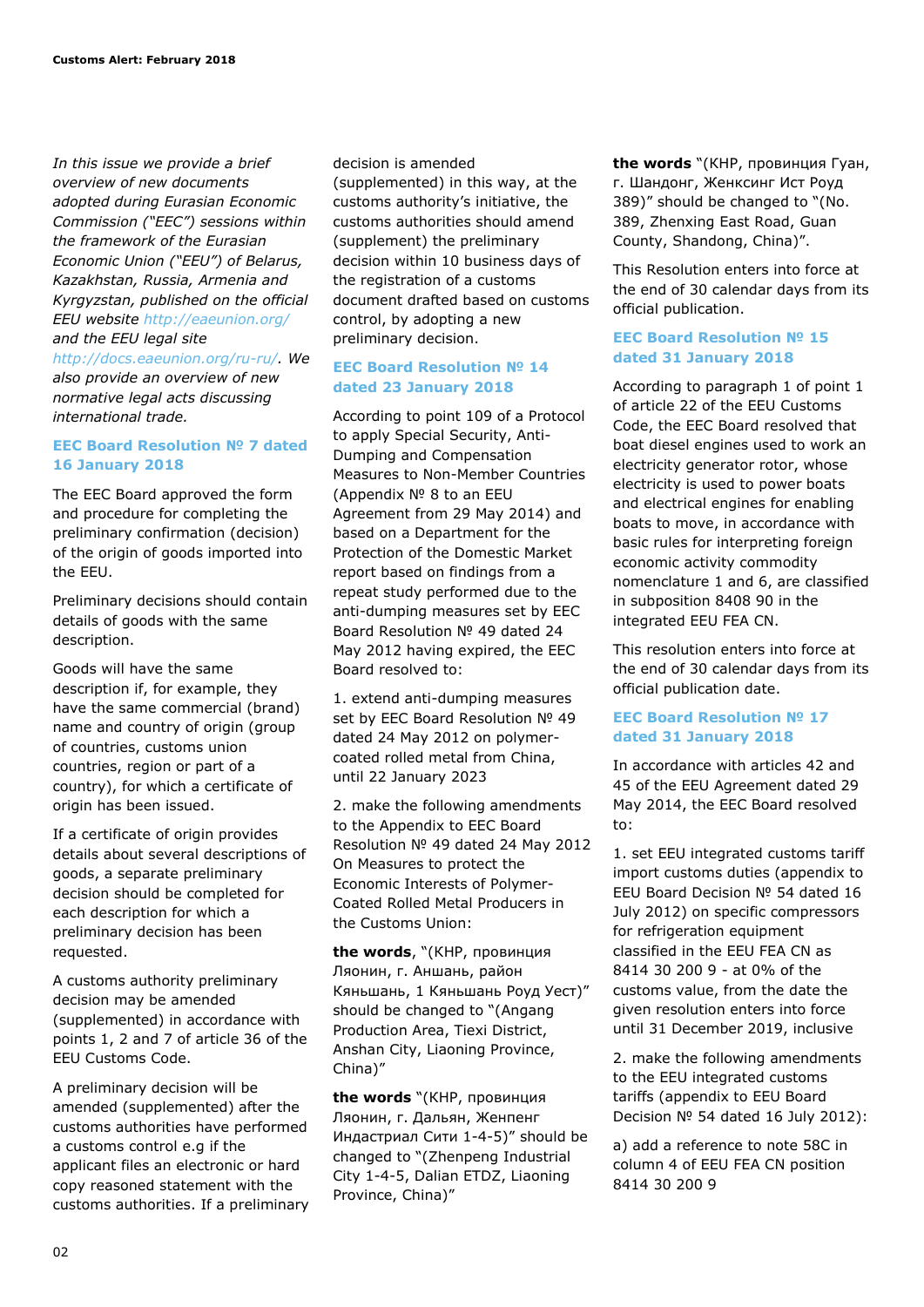b) add the following note 58C to the notes to the EEU integrated customs tariff:

"58С) an import customs duty rate of 0% of the customs value applies from the date EEC Board Resolution № 17 dated 31 January 2018 enters into force until 31 December 2019, inclusive"

This resolution enters into force at the end of 30 calendar days from its official publication.

#### **EEC Board Resolution № 19 dated 31 January 2018**

In accordance with point 1 of article 22 of the EEU Customs Code, the EEC Board resolved that:

1. disposable multi-layer sanitary towels made from a number of materials, with a vital absorbent layer to collect and retain fluid, and consisting of cellulose with or without a chemical fibre additive and a chemical water-absorbing material (superabsorbent), in accordance with basic rules for interpreting foreign economic activity commodity nomenclature 1, 3 (c) and 6, are classified in subposition 9619 00 710 9 of the integrated EEU FEA CN

2. disposable bra inserts used as a bra lining (breast feeding pads) and consisting of several layers of various materials, with a vital absorbent layer to collect and retain fluid, and consisting of cellulose with or without a chemical fibre additive or without and a chemical water-absorbing material (superabsorbent), in accordance with basic rules for interpreting foreign economic activity commodity nomenclature 1, 3 (c) and 6, are classified in subposition

9619 00 790 9 of the integrated EEU FEA CN

3. disposable diapers for adults and consisting of several layers of various materials, with a vital absorbent layer to collect and retain fluid, and consisting of cellulose with or without a chemical fibre additive and a chemical waterabsorbing material (superabsorbent), in accordance with basic rules for interpreting foreign economic activity commodity nomenclature 1, 3 (c) and 6, are classified in subposition 9619 00 890 9 of the integrated EEU FEA CN

This resolution enters into force at the end of 30 calendar days from its official publication.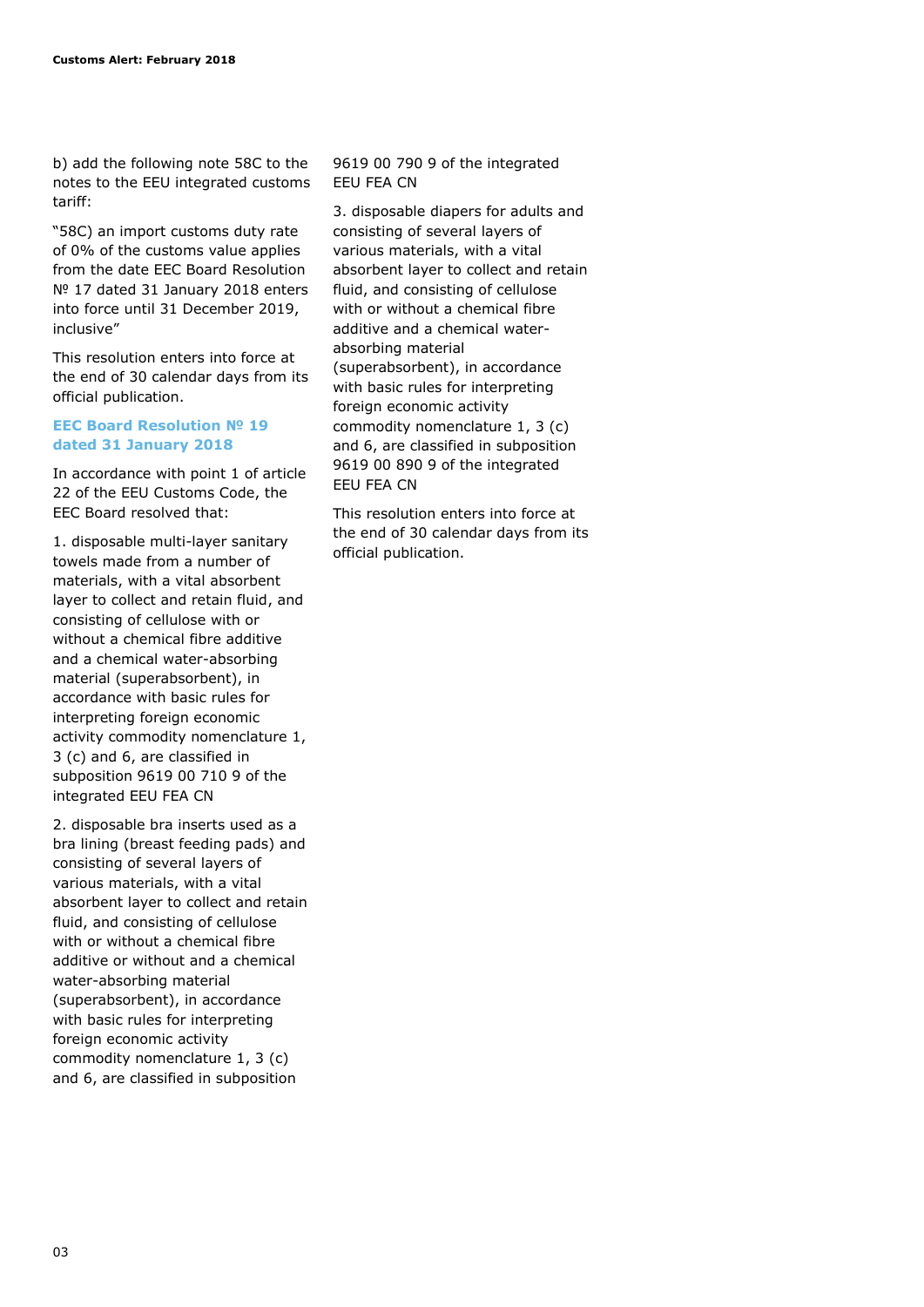- The Customs Alert provides a review of the latest significant introductions and additions to normative customs legal acts in the Eurasian Economic Commission and Kazakhstan and is for information purposes only.
- The information contained in the Customs Alert contains comments and conclusions based exclusively on information received from open sources.
- Even though the Customs Alert covers topics of a legal nature, it should not be considered as conclusive legal advice on any of the issues discussed in it.
- Deloitte is not responsible or liable for any decisions taken based on any information contained in the Customs Alert or for the use of its contents in any other way. Anyone having read the Customs Alert will be responsible for any of their own decisions that are taken based on the information contained in it.

#### **How Deloitte can help**

The Deloitte Customs Group provides services aimed directly at assisting clients in the understanding and practical application of existing statutory rules and regulations governing the import and export of goods. Another Key element of our services is to enable businesses to avoid the material and reputational risks associated with violating the customs legislation of Eurasian Economic Union and Republic of Kazakhstan. The Customs Group of the Deloitte Legal team provides unique advisory services, such as:

Projects associated with the client's needs

Audit projects

Projects related to mergers and acquisitions